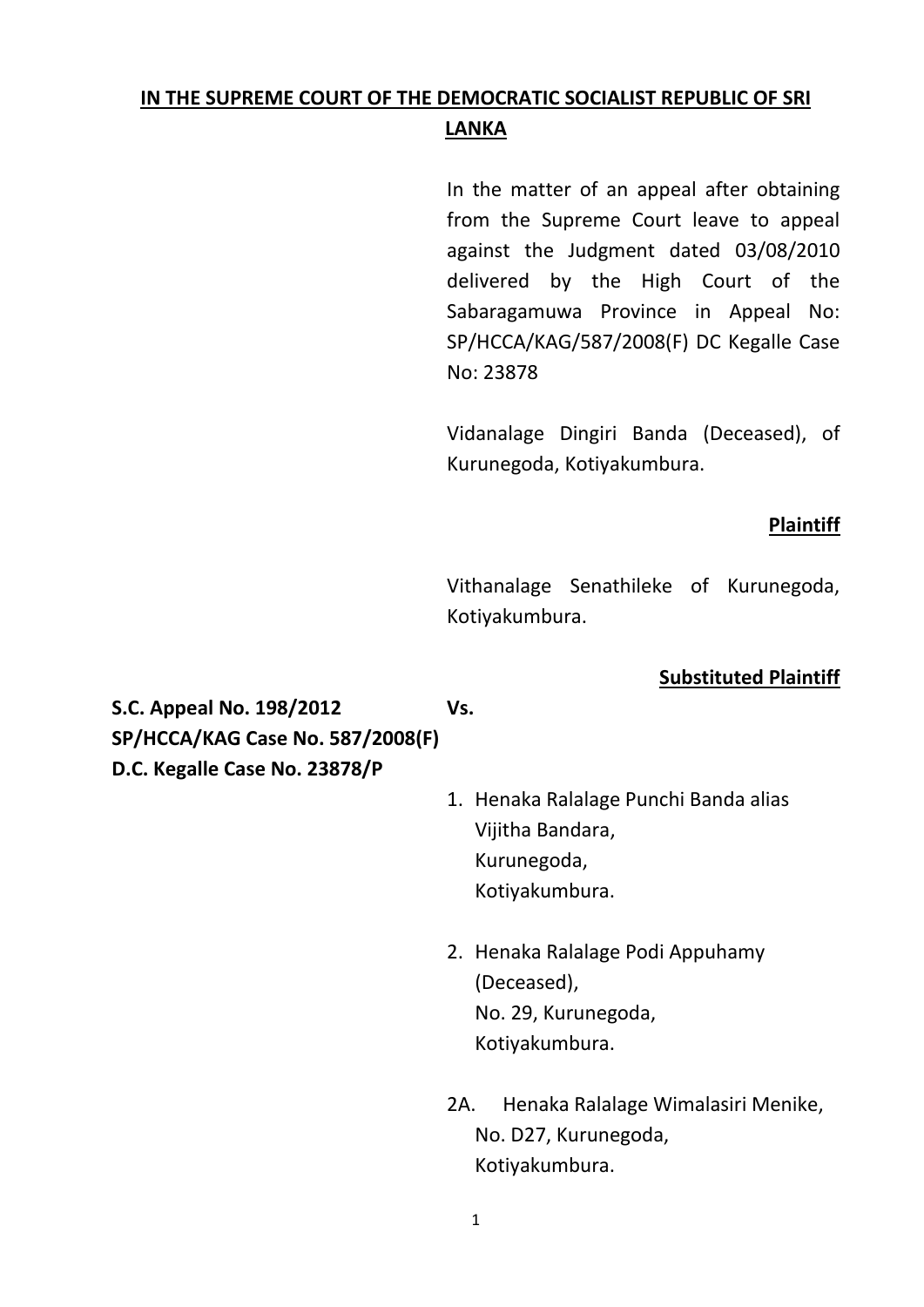- 3. V.P.C. Vitharana, No. D34, Kurunegoda, Kotiyakumbura.
- 4. Henaka Ralalage Somarathne, No. D33, Kurunegoda, Kotiyakumbura.
- 5. Henaka Ralalage Wijeratne (Deceased), No. D33/1, Kurunegoda, Kotiyakumbura.
- 5A. Henka Ralalage Sriyani Wijeratne, No. 400/1, Kadurugashena, Hiyare East, Hiyare, Galle.
- 6. Henaka Ralalage Dingiri Appuhamy (Deceased), Kurunegoda, Kotiyakumbura.
- 6A. Henaka Ralalage Piyarathne, Kurunegoda, Kotiyakumbura.
- 7. Henaka Ralalage Mohotti Appuhamy (Deceased), Kurunegoda, Kotiyakumbura.
- 7A. Henaka Ralalage Kamalawathie, No. D29, Kurunegoda, Kotiyakumbura.
- 8. Henaka Ralalage Gunathilake, Kurunegoda, Kotiyakumbura.
- 2 9. Henaka Ralalage Dingiri Appuhamy (Deceased), Kurunegoda, Kotiyakumbura.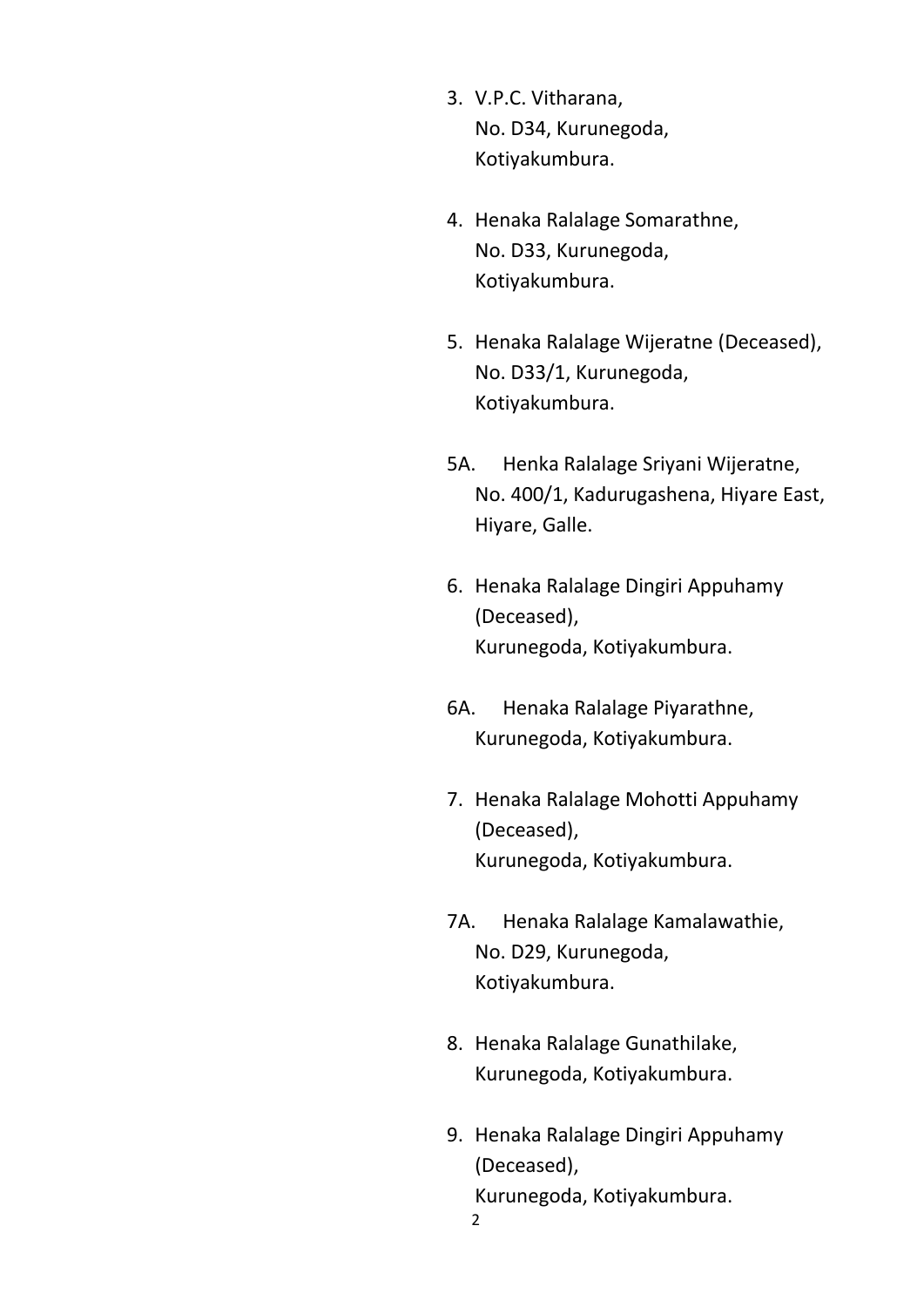- 9A. Henaka Ralalage Piyaratne, Kurunegoda, Kotiyakumbura.
- 10.Ranasinghe Hettiarachchige Gunasekara, Kurunegoda, Kotiyakumbura.
- 11.H.R. Podiralahamy (Deceased), Kurunegoda, Kotiyakumbura.
- 11A.Henaka Ralalge Premadasa, Kurunegoda, Kotiyakumbura.
- 12.Henaka Ralalage Piyaratne, Kurunegoda, Kotiyakumbura.
- 13.Henaka Ralalge Wimalsiri Manike (legal representative of the 2<sup>nd</sup> Defendant deceased), Kurunegoda, Kotiyakumbura.
- 14.P.R.Ranmenike, Kurunegoda, Kotiyakumbura.

### **Defendants**

## **AND**

- 3. V.P.C. Vitharana, No. D34, Kurunegoda, Kotiyakumbura.
- 4. Henaka Ralalage Somarathne, No. D33, Kurunegoda, Kotiyakumbura.
- 5. Henaka Ralalage Wijeratne (Deceased), No. D33/1, Kurunegoda, Kotiyakumbura.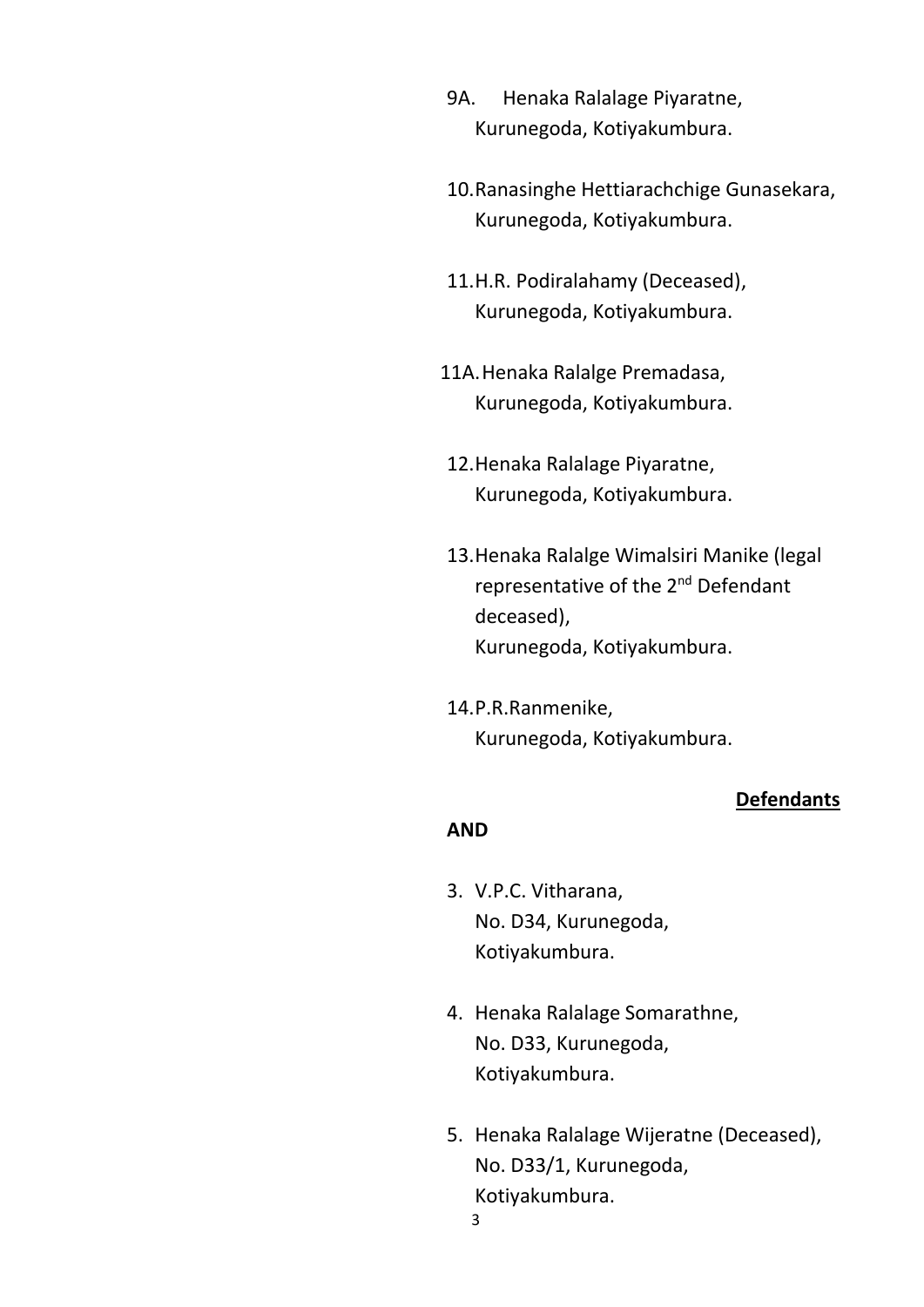- 5A. Henka Ralalage Sriyani Wijeratne, No. 400/1, Kadurugashena, Hiyare East, Hiyare, Galle.
- 10.Ranasinghe Hettiarachchige Gunasekara, Kurunegoda, Kotiyakumbura.

## **Defendant-Appellants**

#### **Vs.**

Vidanalage Dingiri Banda (Deceased), of Kurunegoda, Kotiyakumbura.

## **Plaintiff-Respondent**

Vithanalage Senathileke of Kurunegoda, Kotiyakumbura.

## **Substituted Plaintiff-Respondent**

- 1. Henaka Ralalage Punchi Banda alias Vijitha Bandara, Kurunegoda, Kotiyakumbura.
- 2. Henaka Ralalage Podi Appuhamy (Deceased), No. 29, Kurunegoda, Kotiyakumbura.
- 2A. Henaka Ralalage Wimalasiri Menike, No. D27, Kurunegoda, Kotiyakumbura.
- 4 6. Henaka Ralalage Dingiri Appuhamy (Deceased), Kurunegoda, Kotiyakumbura.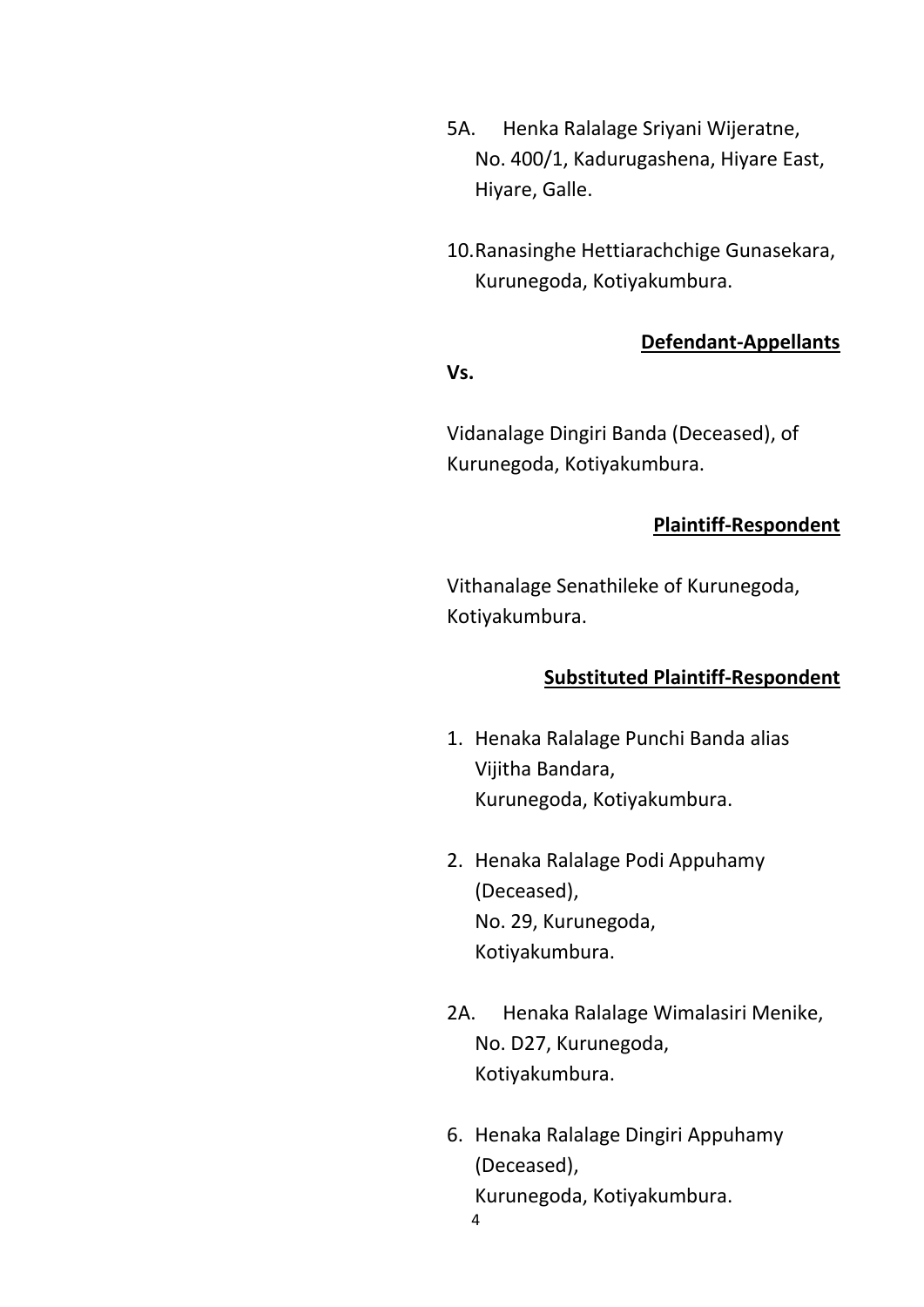- 6A. Henaka Ralalage Piyarathne, Kurunegoda, Kotiyakumbura.
- 7. Henaka Ralalage Mohotti Appuhamy (Deceased), Kurunegoda, Kotiyakumbura.
- 7A. Henaka Ralalage Kamalawathie, No. D29, Kurunegoda, Kotiyakumbura.
- 8. Henaka Ralalage Gunathilake,Kurunegoda, Kotiyakumbura.
- 9. Henaka Ralalage Dingiri Appuhamy (Deceased), Kurunegoda, Kotiyakumbura.
- 9A. Henaka Ralalage Piyaratne, Kurunegoda, Kotiyakumbura.
- 11.H.R. Podiralahamy (Deceased), Kurunegoda, Kotiyakumbura.
- 11A.Henaka Ralalge Premadasa, Kurunegoda, Kotiyakumbura.
- 12.Henaka Ralalage Piyaratne, Kurunegoda, Kotiyakumbura.
- 13.Henaka Ralalge Wimalsiri Manike (legal representative of the 2nd Defendant deceased), Kurunegoda, Kotiyakumbura.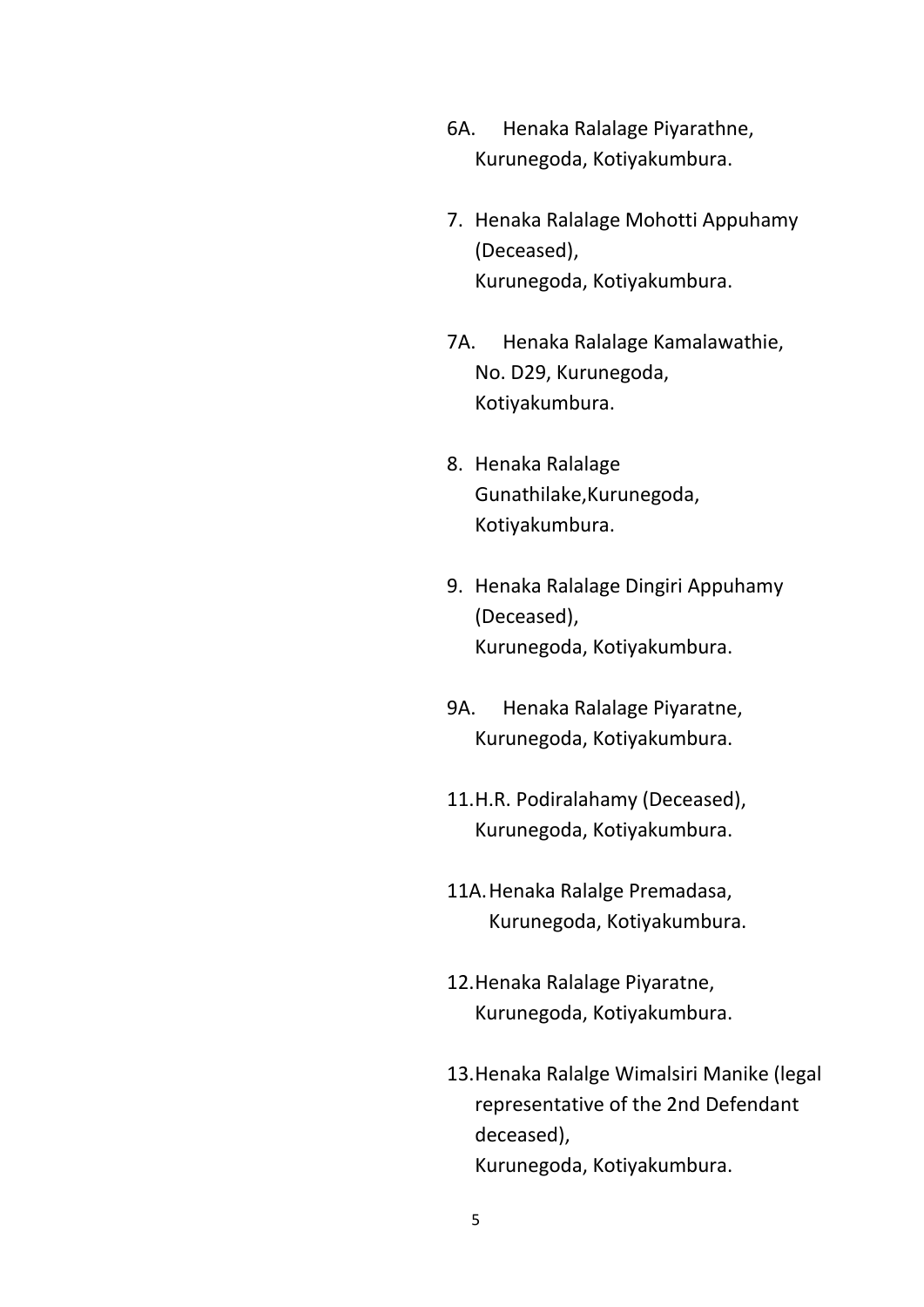14.P.R.Ranmenike, Kurunegoda, Kotiyakumbura.

## **Defendant-Respondents**

#### **AND NOW BETWEEN**

- 3. V.P.C. Vitharana, No. D34, Kurunegoda, Kotiyakumbura.
- 10.Ranasinghe Hettiarachchige Gunasekara, Kurunegoda, Kotiyakumbura.

### **Defendant-Appellant-Petitioners**

## **Vs.**

Vidanalage Dingiri Banda (Deceased), of Kurunegoda, Kotiyakumbura.

### **Plaintiff-Respondent**

Vithanalage Senathileke of Kurunegoda, Kotiyakumbura.

### **Substituted Plaintiff-Respondent**

- 1. Henaka Ralalage Punchi Banda alias Vijitha Bandara, Kurunegoda, Kotiyakumbura.
- 2. Henaka Ralalage Podi Appuhamy (Deceased), No. 29, Kurunegoda, Kotiyakumbura.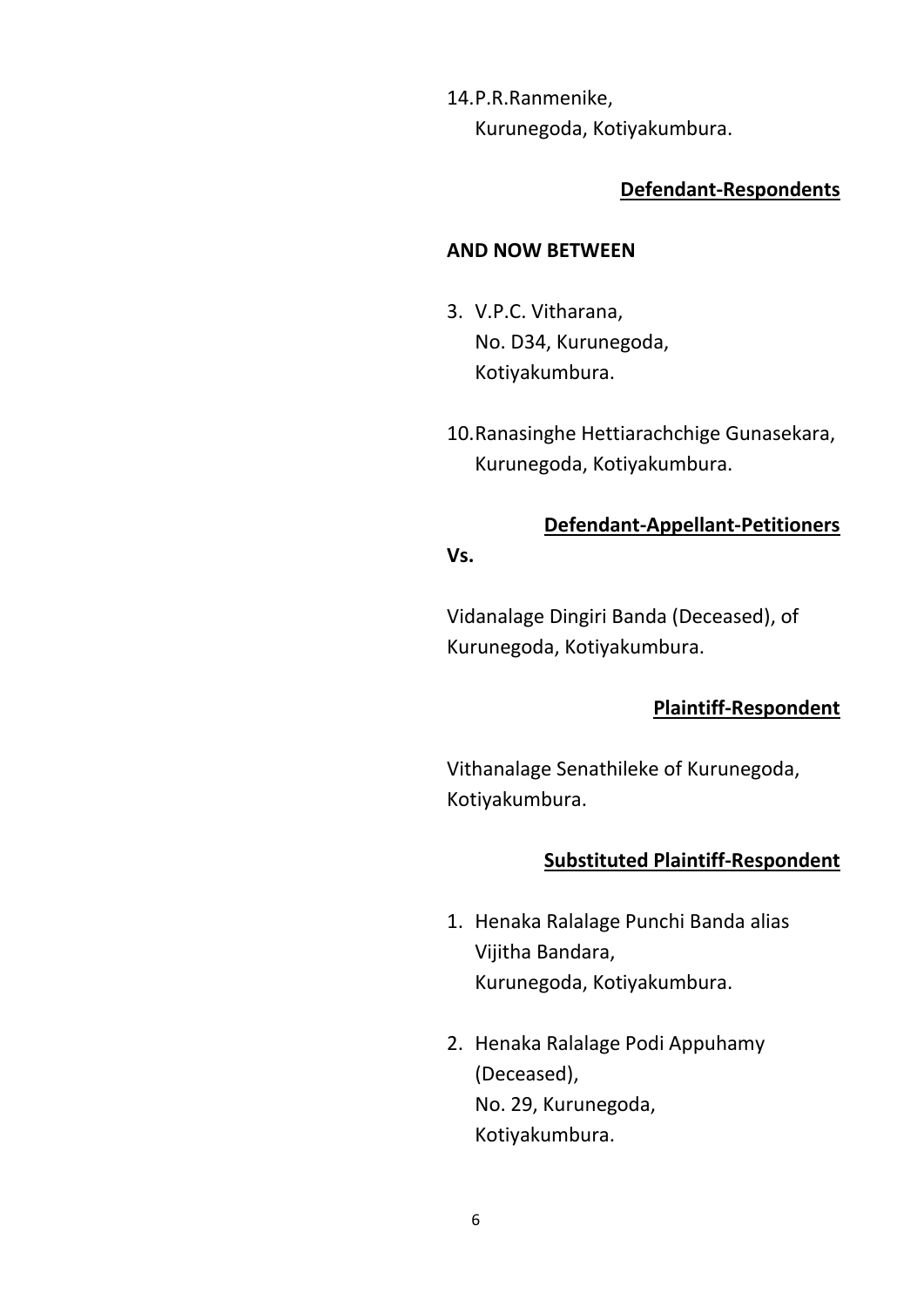- 2A. Henaka Ralalage Wimalasiri Menike, No. D27, Kurunegoda, Kotiyakumbura.
- 6. Henaka Ralalage Dingiri Appuhamy (Deceased), Kurunegoda, Kotiyakumbura.
- 6A. Henaka Ralalage Piyarathne, Kurunegoda, Kotiyakumbura.
- 7. Henaka Ralalage Mohotti Appuhamy (Deceased), Kurunegoda, Kotiyakumbura.
- 7A. Henaka Ralalage Kamalawathie, No. D29, Kurunegoda, Kotiyakumbura.
- 8. Henaka Ralalage Gunathilake,Kurunegoda, Kotiyakumbura.
- 9. Henaka Ralalage Dingiri Appuhamy (Deceased), Kurunegoda, Kotiyakumbura.
- 9A. Henaka Ralalage Piyaratne, Kurunegoda, Kotiyakumbura.
- 11.H.R. Podiralahamy (Deceased), Kurunegoda, Kotiyakumbura.
- 11A.Henaka Ralalge Premadasa, Kurunegoda, Kotiyakumbura.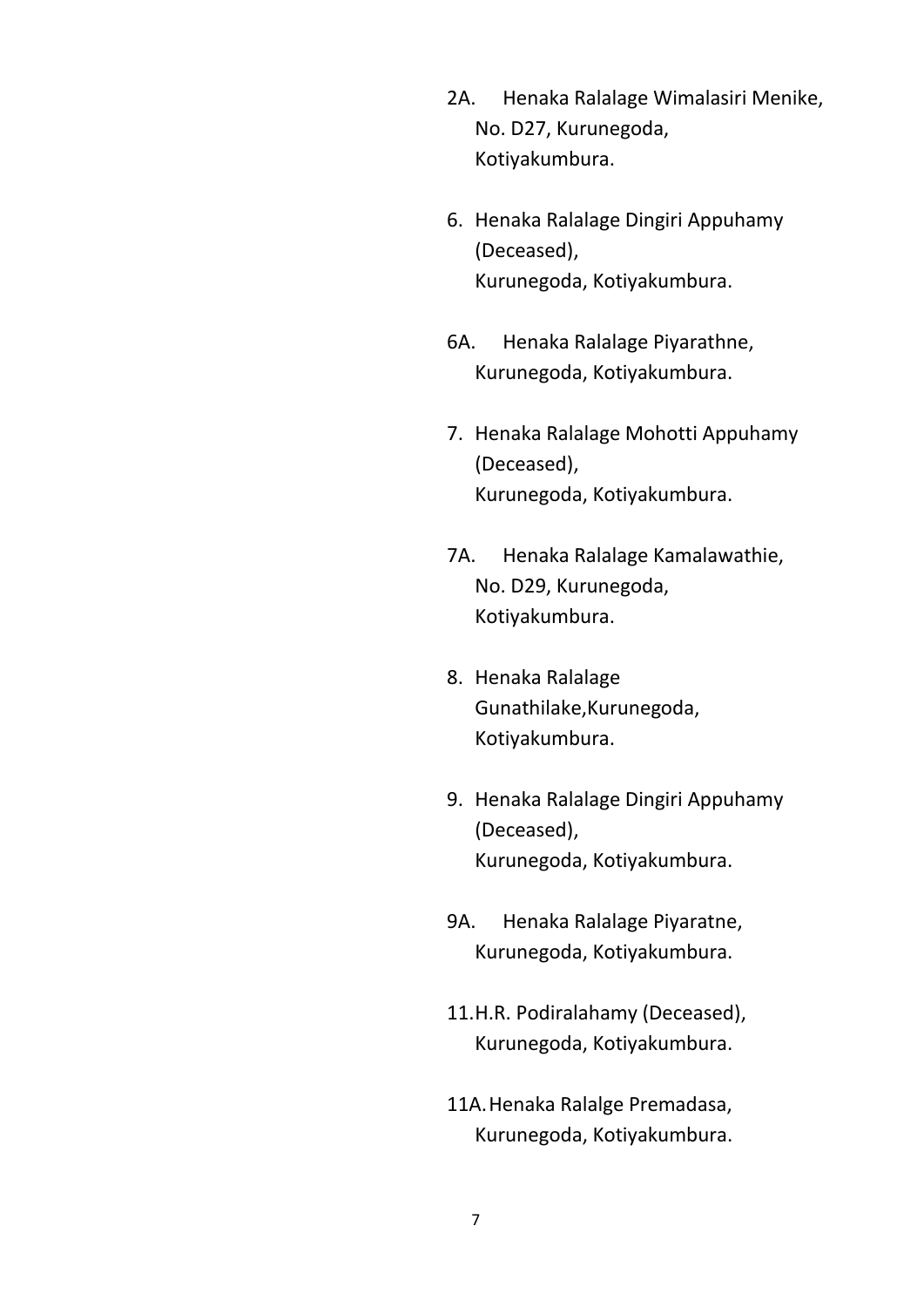- 12.Henaka Ralalage Piyaratne, Kurunegoda, Kotiyakumbura.
- 13.Henaka Ralalge Wimalsiri Manike (legal representative of the 2nd Defendant deceased), Kurunegoda, Kotiyakumbura.
- 14.P.R.Ranmenike, Kurunegoda, Kotiyakumbura.

#### **Defendant-Respondent-Respondents**

- 4. Henaka Ralalage Somarathne, No. D33, Kurunegoda, Kotiyakumbura.
- 5. Henaka Ralalage Wijeratne (Deceased), No. D33/1, Kurunegoda, Kotiyakumbura.
- 5A. Henka Ralalage Sriyani Wijeratne, No. 400/1, Kadurugashena, Hiyare East, Hiyare, Galle.

### **Defendant-Appellant-Respondents**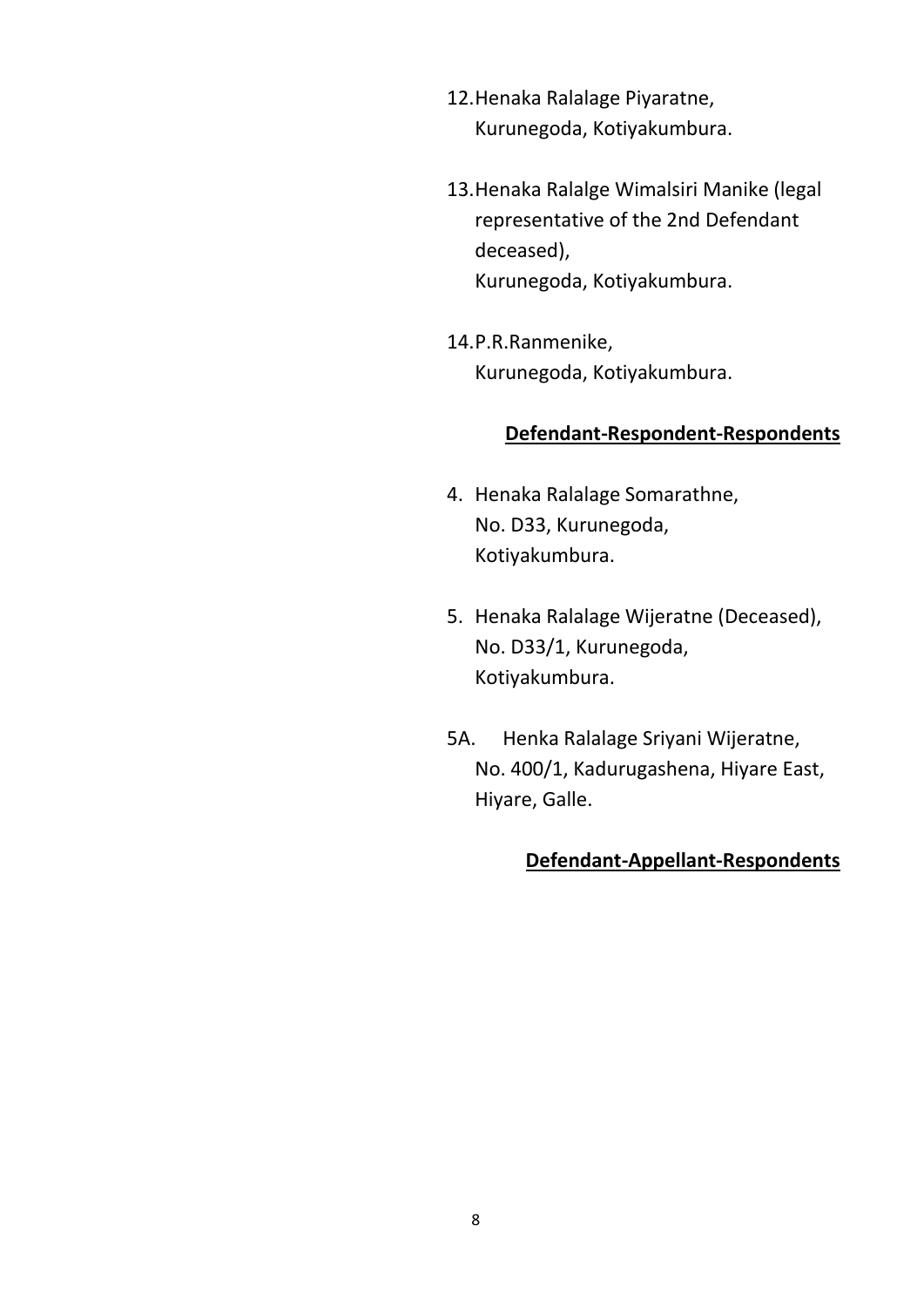**Before: L.T.B. Dehideniya, J. Janak De Silva, J. Achala Wengappuli, J.**

## **Counsel:**

Dr. F.A. Sunil Cooray with Nilanga Perera for the 3<sup>rd</sup> and 10<sup>th</sup> Defendants-Appellants-Appellants

Ranil Samarasooriya with Shashiranga Sooriyapatabendi for the Substituted Plaintiff-Respondent-Respondent

Niranjan De Silva with Isuri Jayawardena for the 1A Defendant-Respondent-Respondent

Tharanga Edirisinghe for the 2A and 13th Defendants-Respondents-Respondents

# **Written Submissions on :**

28.03.2013 by the  $3<sup>rd</sup>$  and  $10<sup>th</sup>$  Defendants-Appellants-Appellants

06.05.2013 by the 1A Defendant-Respondent-Respondent

05.04.2017 and  $16.03.2021$  by the 2A and  $13<sup>th</sup>$  Defendants-Respondents-Respondents

**Argued on:** 19.02.2021

**Decided on:** 06.07.2021

## **Janak De Silva J.**

The Plaintiff filed this action in the District Court of Kegalle seeking to partition two contiguous lands called Narangahamulahena containing in extent 12 lahas of paddy sowing and Kalahugahamulahena containing in extent 3 pelas and 5 lahas of paddy sowing.

The dispute between the parties related only to the devolution of title to the corpus.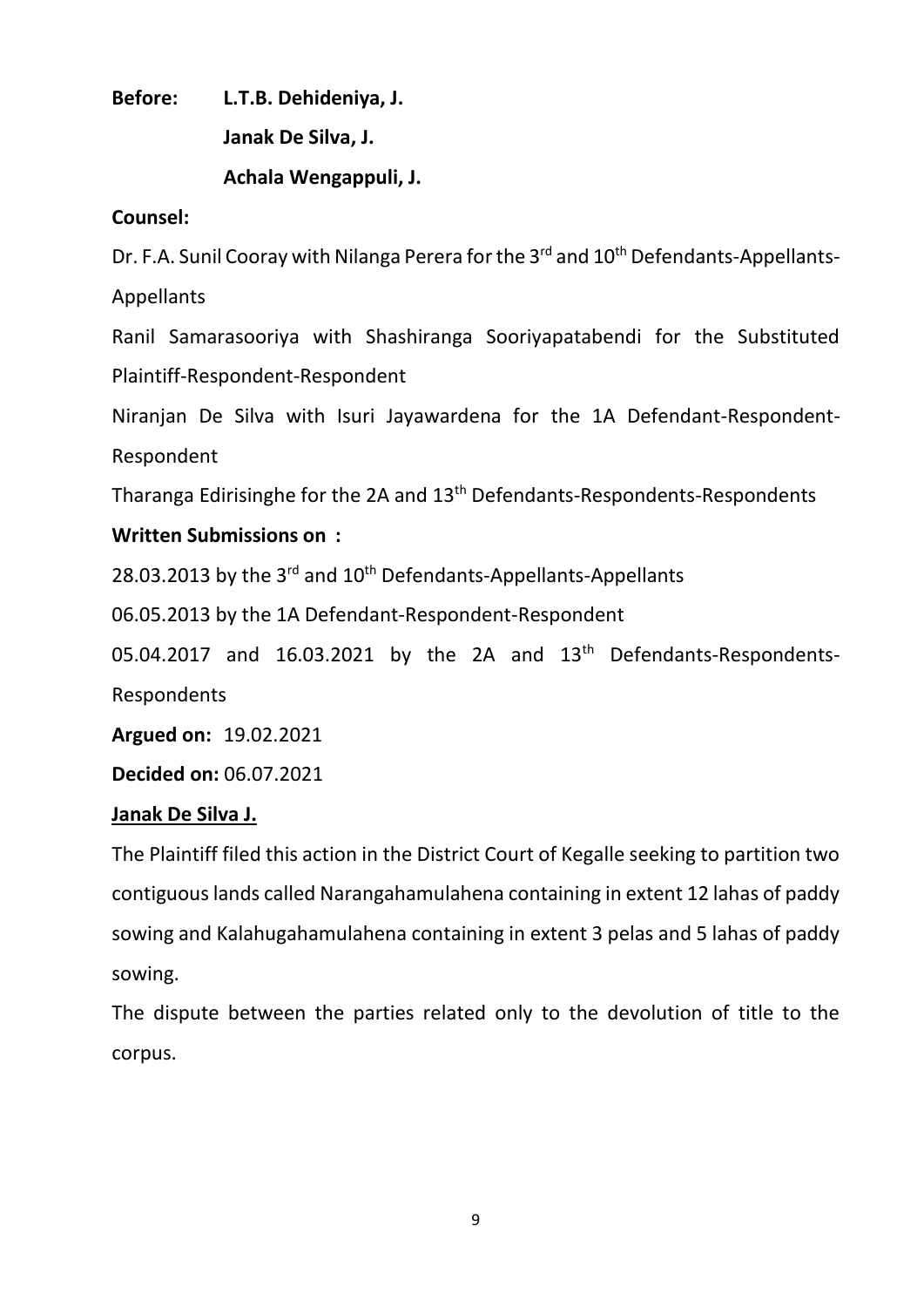The learned District Judge upheld the pedigree pleaded by the Plaintiff. Aggrieved by the judgment of the learned District Judge, the  $3<sup>rd</sup>$  and  $10<sup>th</sup>$  Defendants-Appellants-Appellants (hereinafter referred to as "Appellants") and the 4<sup>th</sup> and 5<sup>th</sup> Defendants-Appellants-Respondents appealed to the High Court (Civil Appeal) Sabaragamuwa Province holden at Kegalle.

By judgment dated 30.08.2010, the appeal was dismissed by the High Court and hence this appeal. Court has granted leave to appeal on the following questions of law:

*(a) Has the High Court erred by holding that apart from the oral testimony of the 3 rd Defendant there is no evidence to arrive at the conclusion that Siyathuhamy was a child of Menik Ethana, because the judgment in the earlier partition case between the parties, namely Case No. 1661/P, produced marked P15 upholds the same position (pp. 508-509)?* 

*(d) Did the High Court come to the finding that the Defendant-Appellants had not established prescriptive possession of the respective lots, in that the High Court only considered the law relating to prescription contained in certain decided cases, but not the evidence led in this case?*

*(e) Had the Defendant-Appellants established by oral and documentary evidence led in this case the devolution of title set out in their amended statement of claim?* I will address the issues raised in the same order. The first point to be considered is the maternity of Siyathuhamy and the second is whether the necessary conditions to establish prescription among co-owners have been fulfilled.

The pedigree pleaded by the Appellants was based upon Menik Ethana being the mother of Siyathuhamy which fact was contested by the Plaintiff.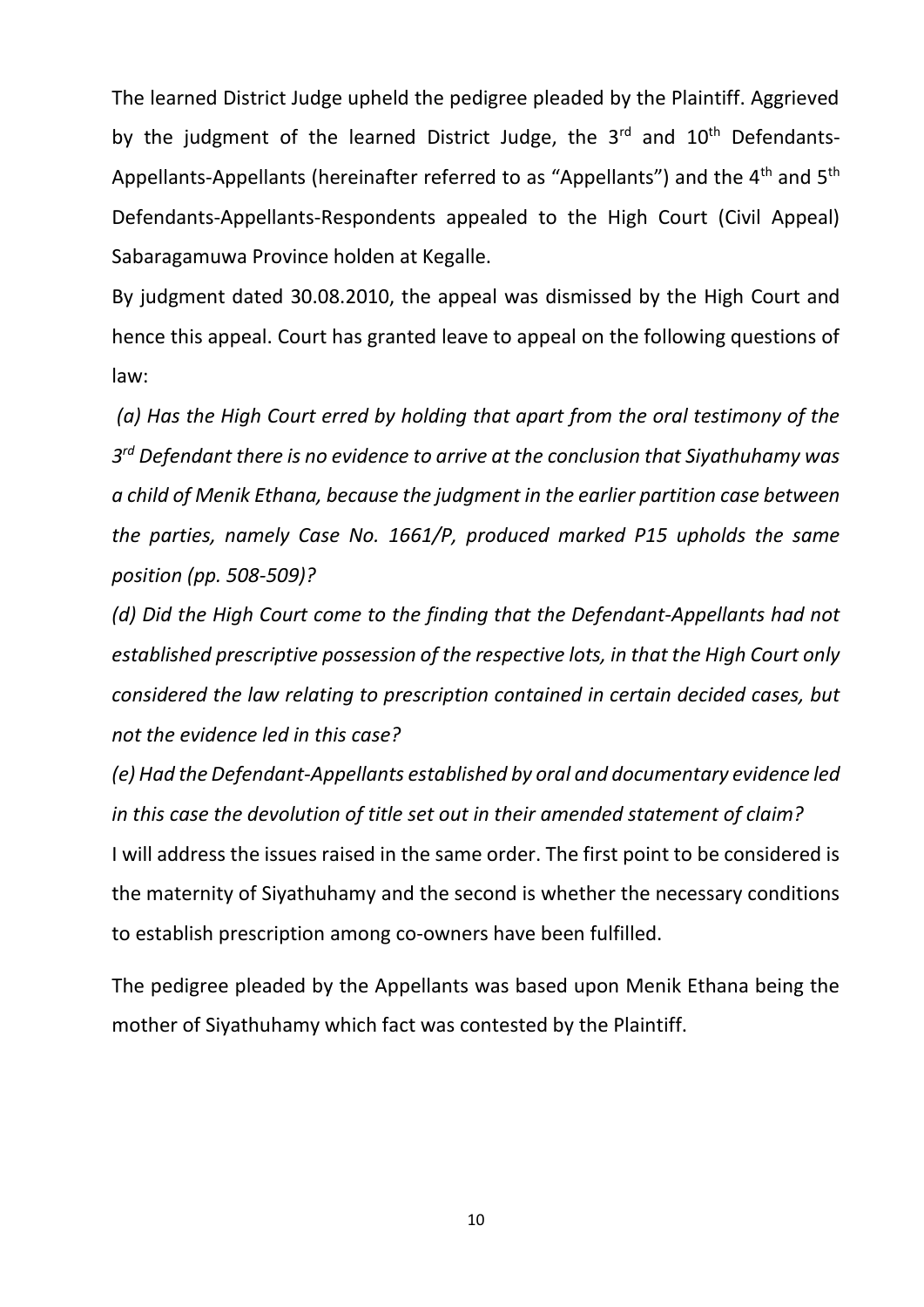The best evidence of this fact in issue would have been the birth certificate of Siyathuhamy. The evidence indicates that he was born sometime in the 1830s. Due to the absence of a formalized system of registration of births in the country at that time, no adverse inference should be drawn against the Appellants for the failure to produce the birth certificate of Siyathuhamy.

The learned counsel for the Appellants submitted that there was a previous partition action in the District Court of Kegalle bearing No. 1661/P between the parties where it was held that Menik Ethana is the mother of Siyathuhamy and that this finding was disregarded by the High Court. I observe that the evidence in that case as to the mother of Siyathuhamy was inconsistent and various documents suggested that the name of the mother was Menik Ethana, Kuda Ethana or Dingiri Ethana. Upon a careful examination of the judgment in D.C. Kegalle 1661/P (P15), I find that the learned District Judge did not come to any definitive finding that Menik Ethana is the mother of Siyathuhamy. On the contrary he proceeds to hold that irrespective of the name of his mother, Siyathuhamy inherited a share of the corpus on maternal inheritance.

The learned counsel for the Appellant further submitted that the death certificate of Siyathuhamy (4D4) indicated that his mother was Henaka Ralalage Menik Ethana which fact was also overlooked by the High Court. This raises an important question *viz.* the relevancy and probative value of the details of the father or the mother contained in the death certificate of the deceased.

The registration of births and deaths was first brought within a legislative framework by Ordinance No. 18 of 1867 which was repealed by Ordinance to Amend the Laws on Registration of Births and Deaths No. 1 of 1895. The death certificate of Siyathuhamy (4D4) was issued in terms of this Ordinance. Section 42 therein mandates that a certified copy of a death certificate shall be received as prima facie evidence of the birth or death or still-birth to which it refers without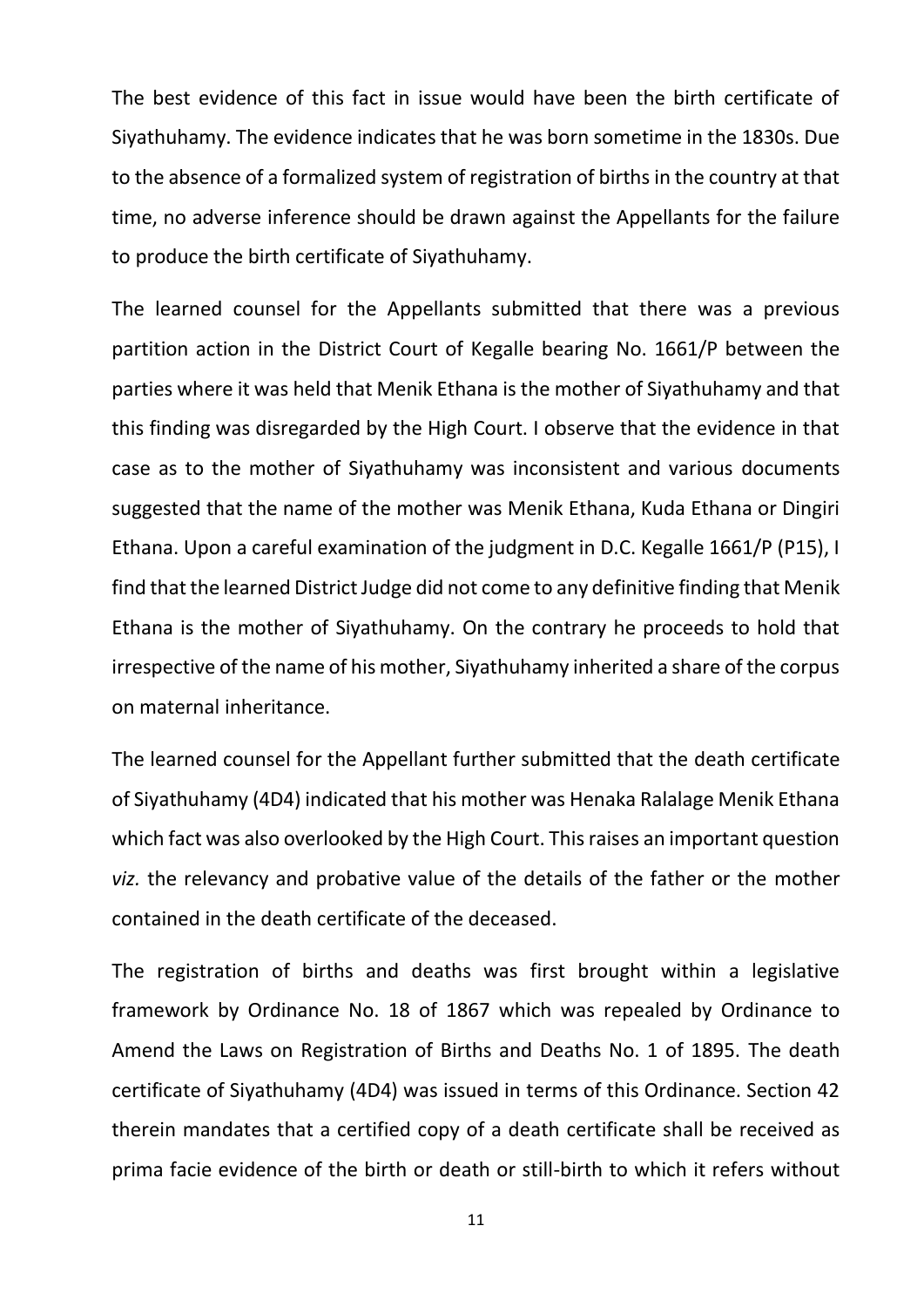any further or other proof of such entry. This is descriptive of the probative value of the details of the birth or death or still-birth only. Ordinance No. 1 of 1895 did not give any probative value to other details contained in a death certificate.

The present law relating to the registration of births and deaths is contained in Births and Deaths Registration Act No. 17 of 1951 as amended. Section 57 therein mandates that a certified copy of a death certificate shall be received as prima facie evidence of the birth or death or still-birth to which it refers and applies to death certificates issued under Ordinance No. 1 of 1895 as well as this Act. This is descriptive of the probative value of the details of the birth or death or still-birth only. Thus, the Births and Deaths Registration Act No. 17 of 1951 as amended also did not give any probative value to other details contained in the death certificate.

Accordingly, I hold that the probative value of the contents of a death certificate issued under both Ordinance No. 1 of 1895 and Births and Deaths Registration Act No. 17 of 1951 is limited in terms of those two enactments to the details of the birth or death or still-birth to which it refers and applies to. The two enactments do not confer any probative value to any of the other details contained in a death certificate. Hence the details of the mother of Siyathuhamy contained in his death certificate (4D4) have no probative value in terms of those two enactments.

However, it does not necessarily mean that this information has no relevancy in terms of the Evidence Ordinance. Its relevancy depends on sections 32(5) and 32(6) of the Evidence Ordinance, which deal with the proof of relationship by blood, marriage or adoption between deceased persons, and section 50 of the Evidence Ordinance which deals with the relationship of one person to another.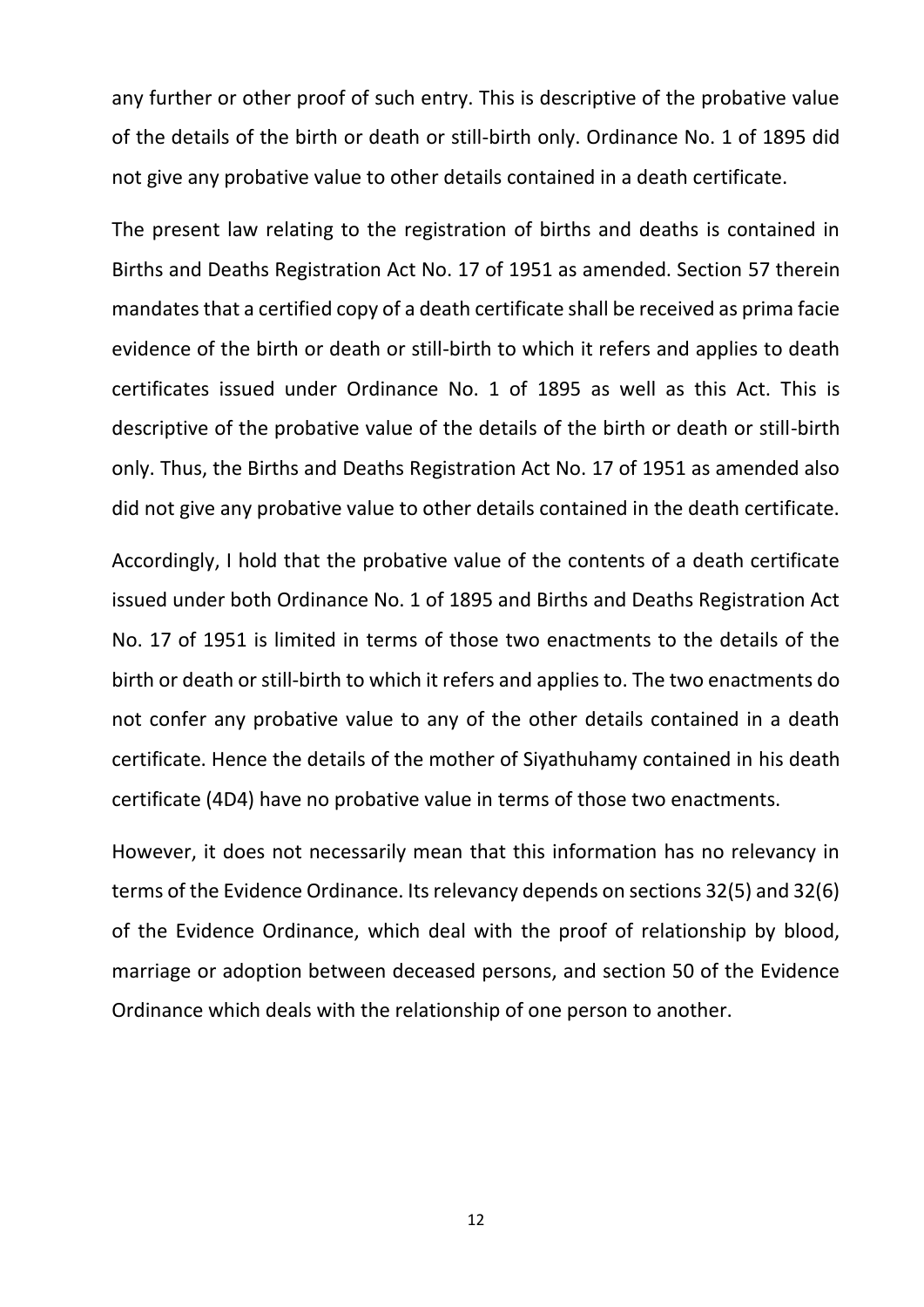Upon an examination of these provisions, I am of the view that the details of the mother of Siyathuhamy contained in (4D4) may be relevant only if the required conditions in section 32(5) of the Evidence Ordinance are satisfied as the other provisions have no application to the details of the paternity or maternity contained in the death certificate.

Section 32(5) of the Evidence Ordinance reads:

"When the statement relates to the existence of any relationship by blood, marriage, or adoption between persons as to whose relationship by blood, marriage, adoption the person making the statement had special means of knowledge, and when the statement was made before the question in dispute was raised."

According to the death certificate of Siyathuhamy (4D4), the details contained therein were provided by one Henaka Ralalage Dingiri Banda who is described therein as a close relative. Whilst this information has been provided *ante litem motam*, no evidence has been led as to the special means of knowledge of Dingiri Banda about the family details of Siyathuhamy. The importance of establishing the special means of knowledge of the person providing the information was emphasized in *Chellammah v. Vyravan Kanapathy and Others* (65 N.L.R. 49) where the Privy Council did not act on the details of the mother of the deceased included in the death certificate as it was never proved from whom that information came. Therefore, I hold that the details of the mother of Siyathuhamy set out in the death certificate (4D4) are not relevant in terms of section 32(5) of the Evidence Ordinance.

In any event, the mere fact that Dingiri Banda is identified as a close relative of Siyathuhamy is insufficient by itself to make the information about his mother relevant in terms of section 32(5) of the Evidence Ordinance in view of the contradictory nature of the evidence before court on this issue.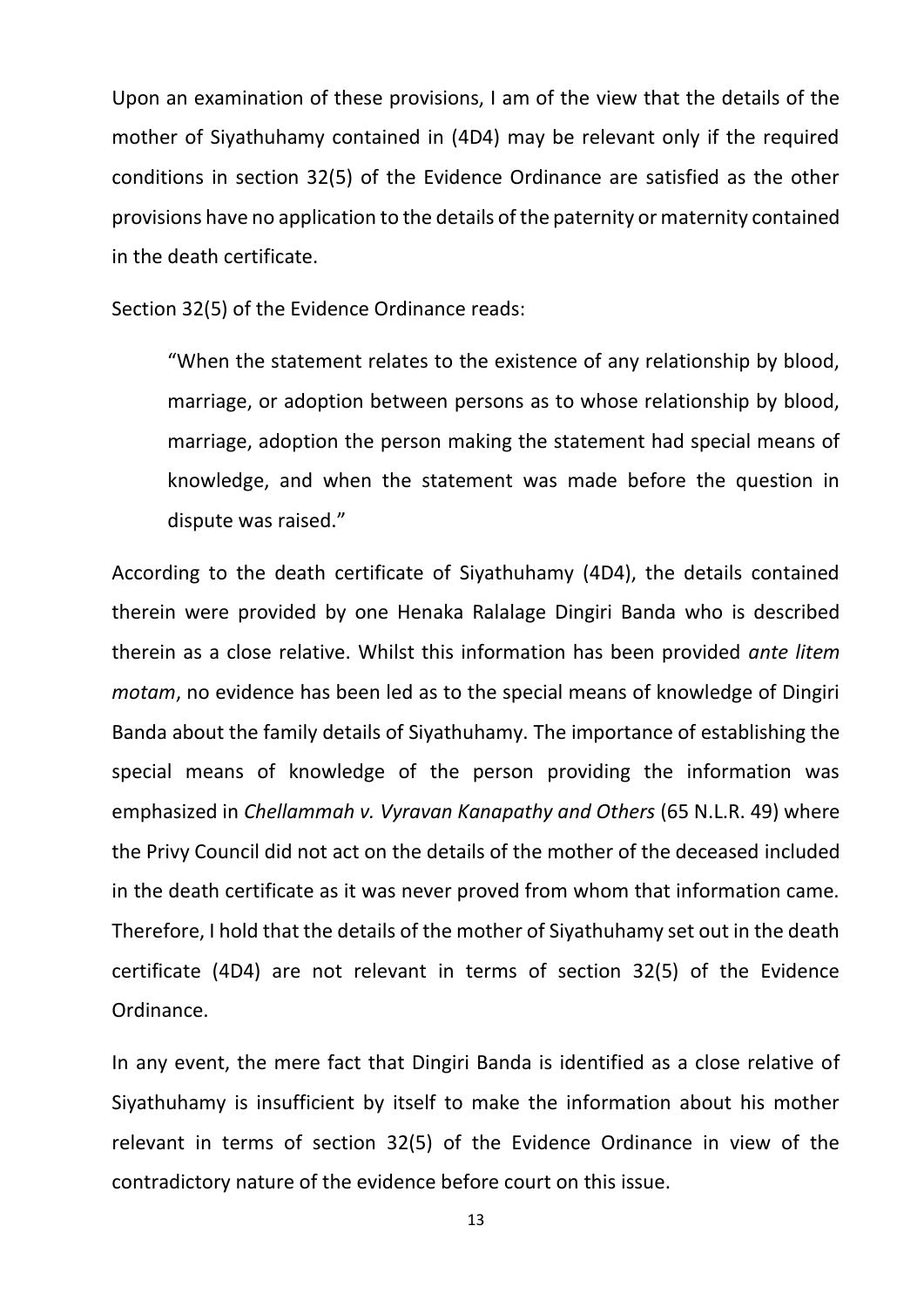In particular, I observe that in deed No. 16288 (2V5), the vendor of which is Siyathuhamy, the recital states that Siyathuhamy became the owner on maternal inheritance from his mother Kuda Ethana. This is relevant, as an admission, in terms of section 21 of the Evidence Ordinance or in terms of section 32(5) of the Evidence Ordinance due to the special knowledge of Siyathuhamy.

Indeed, such evidence would be very strong evidence of the family relationship as decided in *Cooray v. Wijesuriya* (62 NLR 158 at 162) where Sinnetamby J. stated:

*"It is a practice with some notaries to recite the vendor's title in the deed they attest. For instance, a deed may recite that the vendor's title to a share is derived by inheritance from a deceased father and the father's name is given. Such a recital being a statement made by a deceased vendor having special means of knowledge and made ante litem motam would be admissible to establish relationship: in fact it would be very strong evidence of the family relationship."* 

On the contrary, deed No. 15345 (4V1) tendered on behalf of the 4<sup>th</sup> Defendant-Appellant-Respondent, where also the vendor is Siyathuhamy, the recital does not identify the mother of Siyathuhamy although it is claimed that he derived title to the land on maternal inheritance.

The burden of proof of the pedigree pleaded by the Appellants was on them. Consequently, they should have proved that Menik Ethana was the mother of Siyathuhamy. Although the Appellants placed much reliance on the death certificate of Siyathuhamy (4D4), its probative value is limited to the details of the death. The fact that his mother is identified as Menik Ethana in the death certificate (4D4) is irrelevant as the required conditions in section 32(5) of the Evidence Ordinance are not met. The learned District Judge in the judgment in D.C. Kegalle 1661/P (P15) did not come to any definitive finding that Menik Ethana is the mother of Siyathuhamy.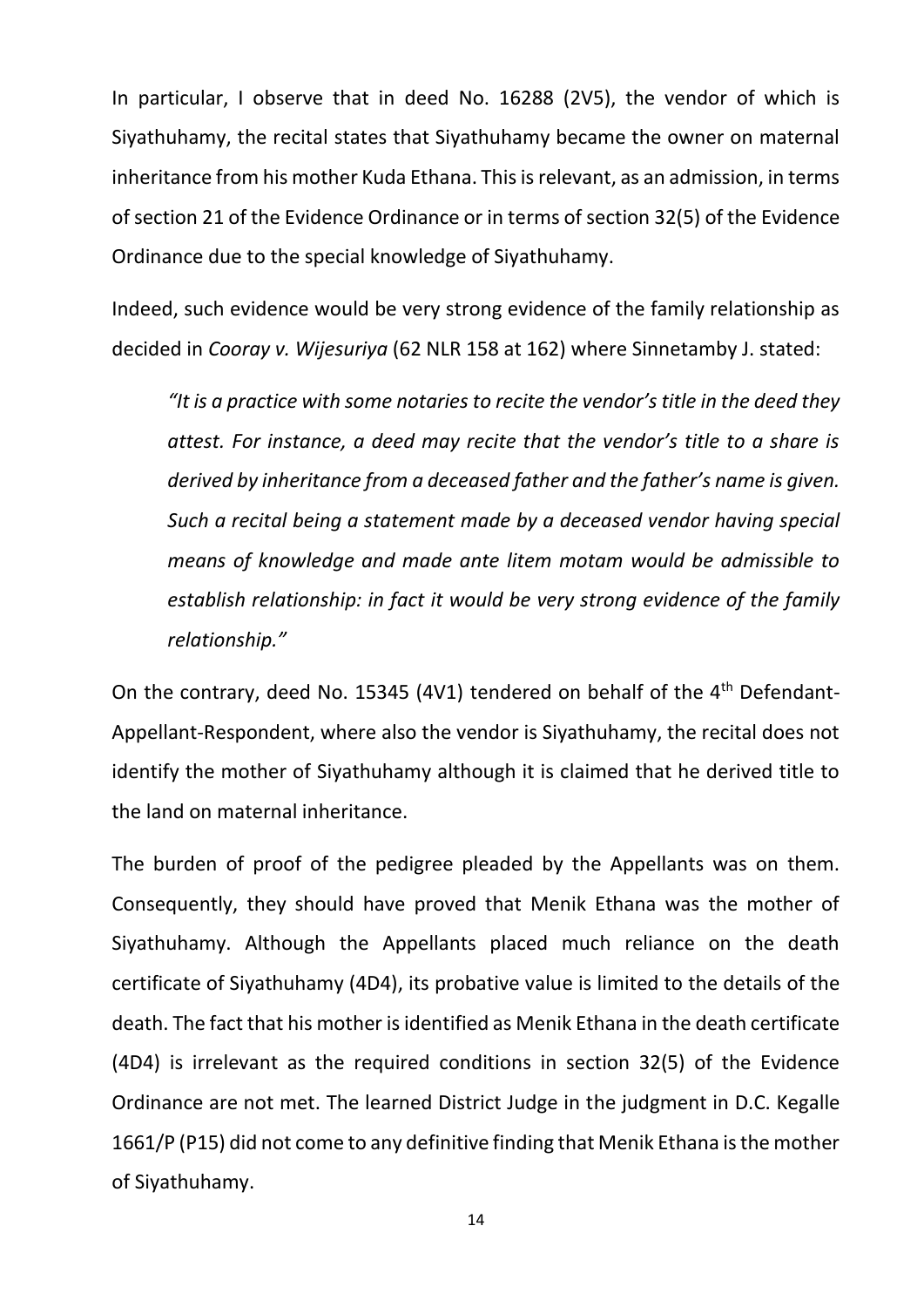For the foregoing reasons, I hold that the Appellants have failed to prove that Siyathuhamy was the son of Menik Ethana.

On the issue of prescription, the case of the Appellants, in terms of points of contest 44 and 46, is that they have prescribed to lot 5 in plan No. 979 and lot 7A in plan No. 979A. Where a party invokes the provisions of Section 3 of the Prescription Ordinance in order to defeat the ownership of an adverse claimant to immovable property, the burden of proof rests fairly and squarely on him to establish a starting point for his or her acquisition of prescriptive rights [*Chelliah v. Wijenathan et al* (54 N.L.R. 337)]. In their statement of claim, the Appellants claim to have possessed these two lots for more than 60 years prior to the institution of the action in 1983 after an amicable partition. Hence it was incumbent on the Appellants to prove that at least by 1933 they had prescribed to the lots claimed by them.

The legal position on prescription among co-owners is well-settled. In *Corea v. lseris Appuhamy* (15 NLR 65) the Privy Council held that, in law, the possession of one coowner is also the possession of his co-owners and that it was not possible to put an end to that possession by any secret intention in his mind and that nothing short of ouster or something equivalent to ouster could put an end to that possession. In *Tillekeratne v. Bastian* (21 NLR 12) it was held that it was open to the Court, from lapse of time in conjunction with the circumstances of the case, to presume that possession originally that of a co-owner had since become adverse. Whether the presumption of ouster is to be drawn or not depends on the circumstances of each case.

The preliminary plan no. 979 indicates that lot 5 had defined boundaries at the time of the survey. The fact that co-owners possessed lots having defined boundaries on the ground has probative value indicating that an amicable partition may indeed have taken place amongst the co-owners. However, in my view this by itself is not conclusive of a change of circumstances amounting to an ouster required to put an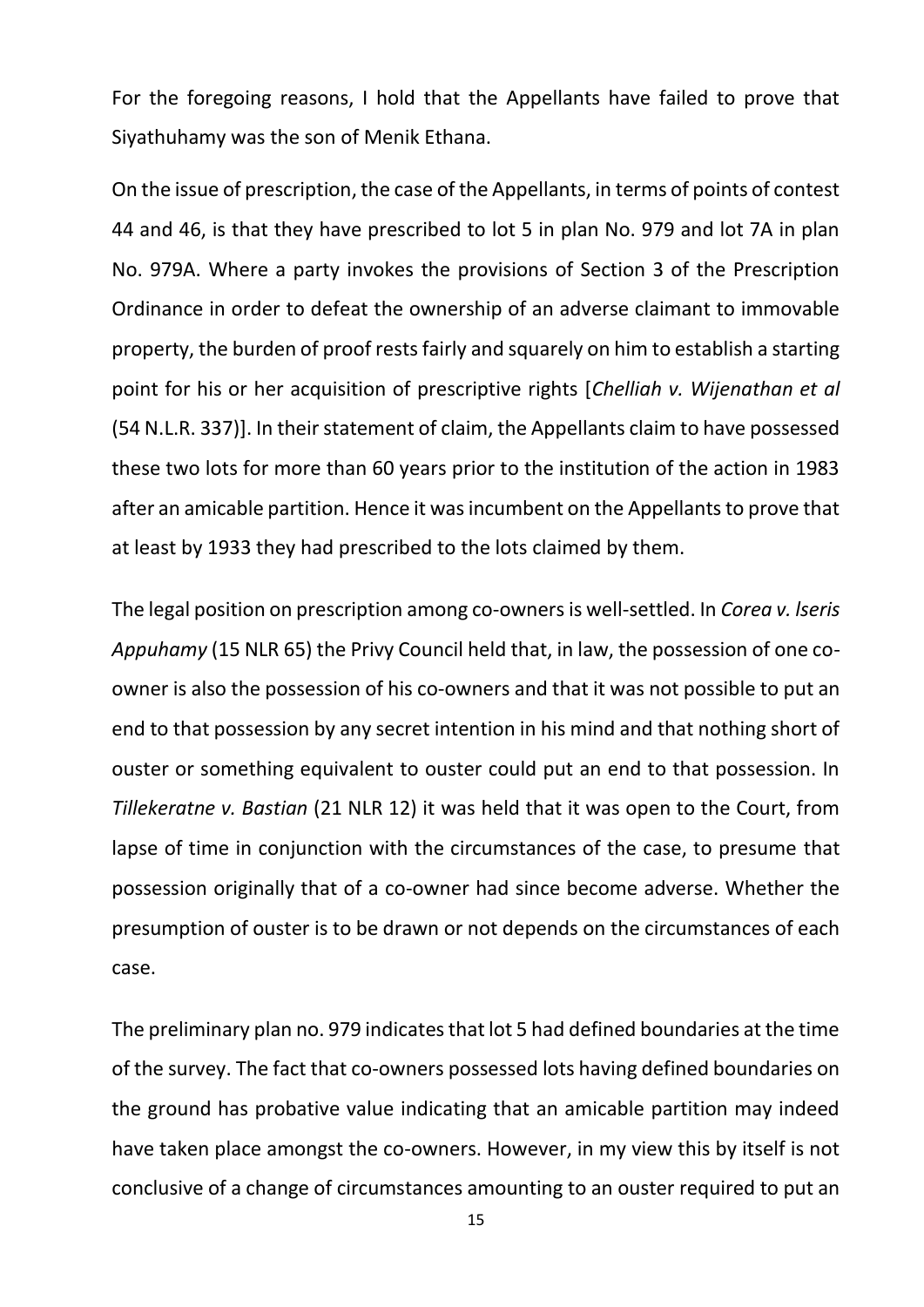end to co-ownership. Indeed, there is other evidence available in this case which negates any such conclusion.

In *Abdul Majeed v. Ummu Zaneera* (61 N.L.R. 361) De Silva J. with Fernando J. agreeing held that in considering whether or not a presumption of ouster should be drawn by reason of long-continued possession alone, of the property owned in common, it is relevant to consider *inter alia* documents executed on the basis of exclusive ownership. However, I observe that in this case evidence of the execution of several deeds over a period of nearly fifty years indicates the contrary. Several deeds executed after 1933 by the co-owners, such as deed No. 1999 (P4) executed in 1935, deed No, 2779 (P5) executed in 1940, deed No. 13100 (2V2) executed in 1946, deed No. 6120 (P7) executed in 1960, deed No. 3745 (P6) executed in 1965, deed No. 21744 (4V6) executed in 1967 and deed No. 927 (P8) executed in 1972 describe their share of the corpus as undivided shares which indicate that the coowners continued to consider the corpus as co-owned.

Furthermore, the preliminary survey plan prepared in 1985 indicates that admittedly there was common plantation ranging from 20 to 50 years in the several lots identified therein which in my view negates any presumption of ouster by long possession beginning from 1933.

For the foregoing reasons I hold that the Appellants have failed to establish that the co-ownership came to an end by amicable partition and them prescribing to the lots claimed by them. I agree with the conclusion of the learned High Court Judge that the only conclusion one could arrive at from the evidence adduced in this case is that the co-owners possessed the corpus in separate lots for the convenience of possession and not with the intention of ending the co-ownership.

Therefore, I answer all three questions of law in the negative.